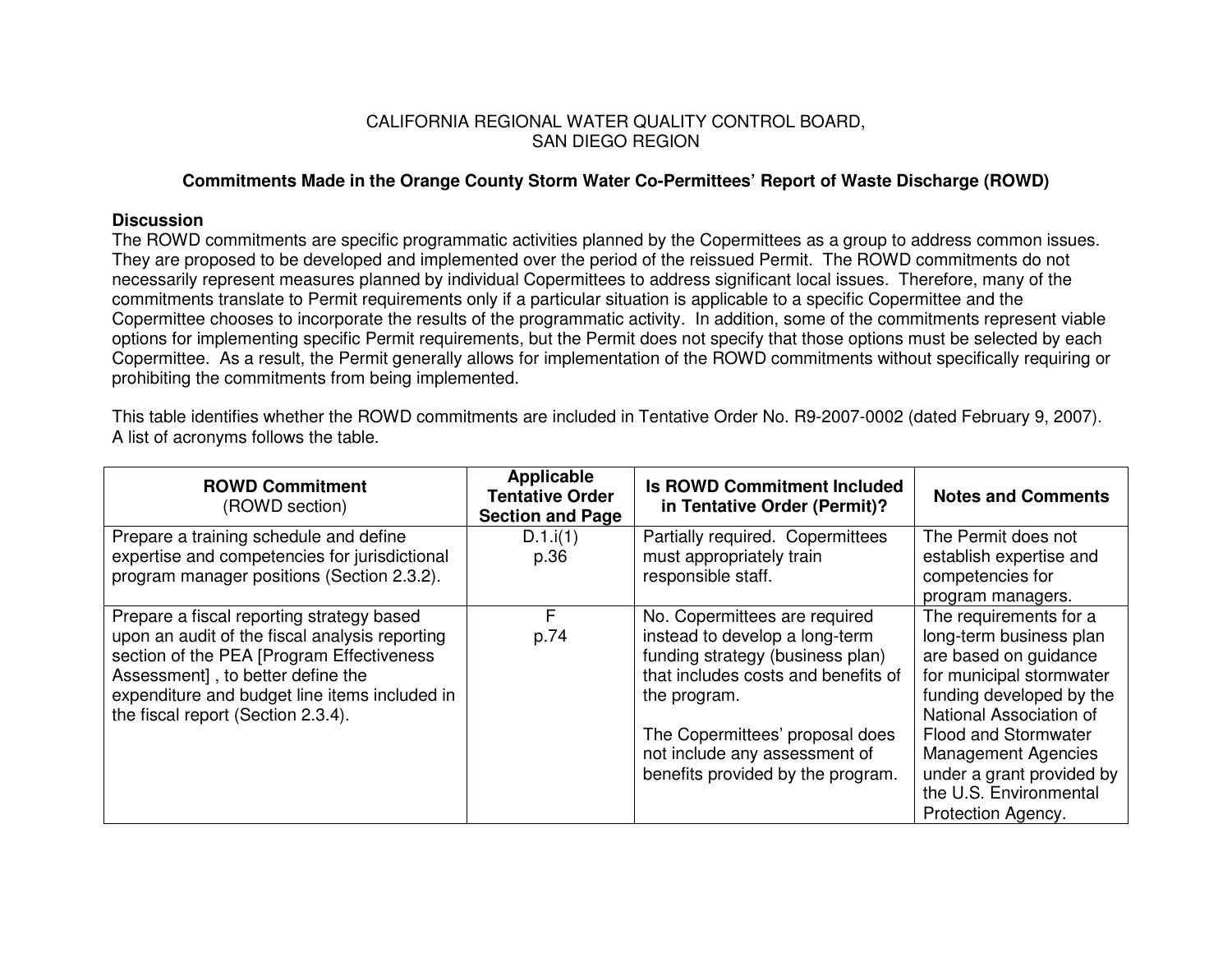| <b>ROWD Commitment</b><br>(ROWD section)                                                                                                                                                                                                                                                                                                                              | <b>Applicable</b><br><b>Tentative Order</b><br><b>Section and Page</b> | <b>Is ROWD Commitment Included</b><br>in Tentative Order (Permit)?                                                                                                                                                                              | <b>Notes and Comments</b>                                                                                                              |
|-----------------------------------------------------------------------------------------------------------------------------------------------------------------------------------------------------------------------------------------------------------------------------------------------------------------------------------------------------------------------|------------------------------------------------------------------------|-------------------------------------------------------------------------------------------------------------------------------------------------------------------------------------------------------------------------------------------------|----------------------------------------------------------------------------------------------------------------------------------------|
| Prepare metric definitions and guidance to<br>improve efficacy of the assessment process<br>(Section 3.3.2)                                                                                                                                                                                                                                                           | G.1.A<br>p.75                                                          | Yes. The Permit allows each<br>Copermittee to develop<br>assessment procedures based on<br>the CASQA guidance.                                                                                                                                  | The Permit provides<br>some guidance to focus<br>the approach proposed<br>by the Copermittees.                                         |
| Standardize SDR [San Diego Regional<br>Board] and SAR [Santa Ana Regional Board]<br>definitions of "high priority" [municipal<br>activities] and develop prioritization process<br>that is better predicated on the threat<br>(diminished by BMP implementation) posed<br>by the facility, and consider the presence of<br>"constituents of concern" (Section 5.3.1). | D.3.a<br>p.46                                                          | Partially incorporated. The Permit<br>replaces the former municipal<br>activity prioritization process with<br>one that emphasizes water body<br>impairments, environmentally-<br>sensitive areas, and certain<br>activities.                   | It is unknown at this time<br>how the new tentative<br>Santa Ana Region Permit<br>will prioritize municipal<br>activities.             |
| Redefine IPM (pesticide use) indicators<br>(Section 5.3.1).                                                                                                                                                                                                                                                                                                           | D.3.a.11<br>p.51                                                       | No. The Permit does not specify<br>how to track and report use of<br>Integrated Pest Management<br>(IPM) measures.                                                                                                                              | Developing common<br>indicators of IPM<br>implementation is a<br>prerogative of the<br>Copermittees.                                   |
| Develop Model Integrated Pest Management,<br>Pesticide and Fertilizer Guidelines into a<br>Model Program (rather than guidelines) with<br>implementation goals and including model<br>contract language (Section 5.3.2).                                                                                                                                              | D.3.a.3<br>p.46                                                        | No. Each Copermittee must<br>implement BMPs for management<br>of pesticides, herbicides and<br>fertilizers including education,<br>permitting and certifications.<br>Developing a model IPM program<br>is a prerogative of the<br>Copermittees. | Each Copermittee has<br>the responsibility to<br>ensure that use of a<br>model program<br>appropriately addresses<br>local conditions. |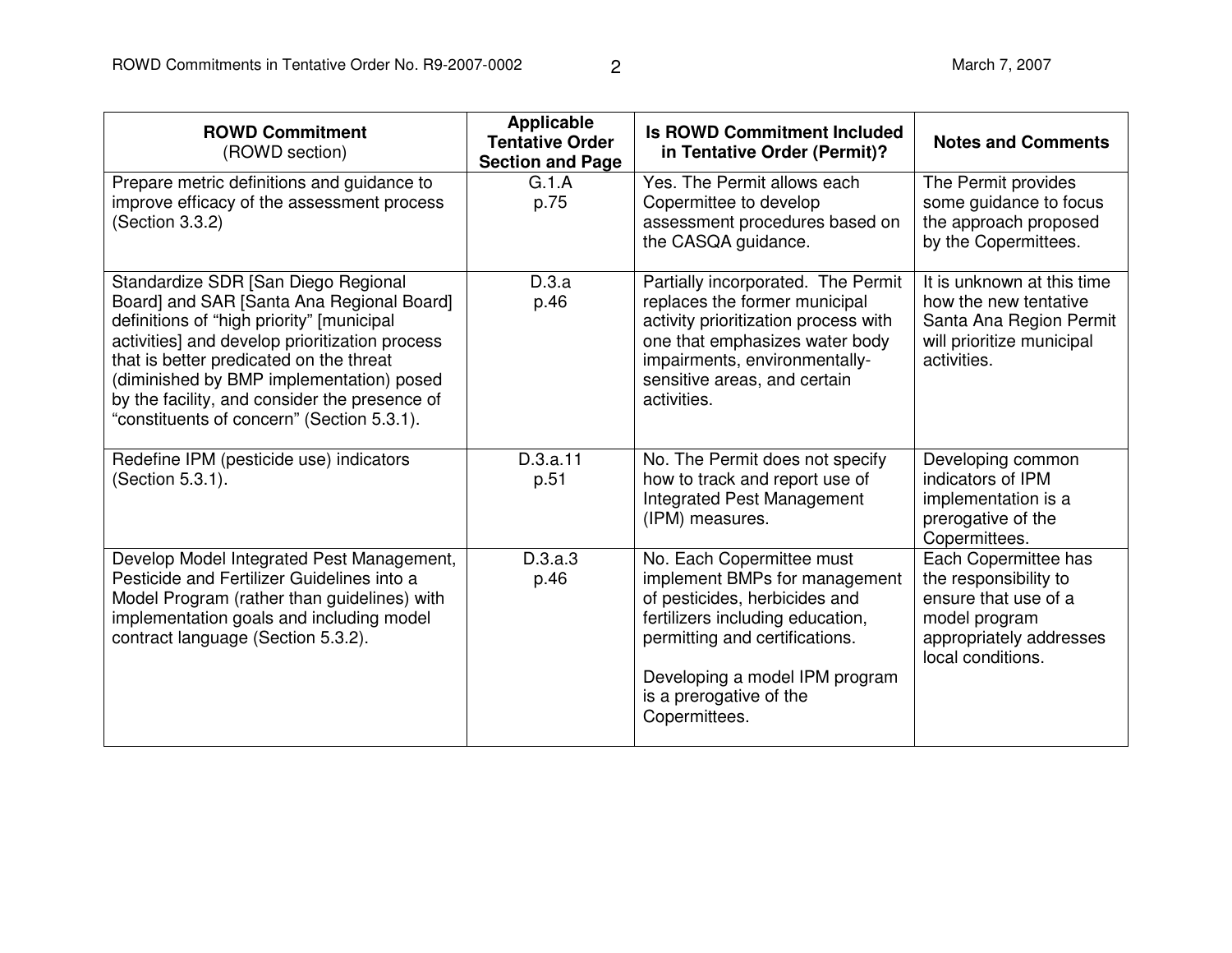| <b>ROWD Commitment</b><br>(ROWD section)                                                                                                                                                                                              | <b>Applicable</b><br><b>Tentative Order</b><br><b>Section and Page</b>              | <b>Is ROWD Commitment Included</b><br>in Tentative Order (Permit)?                                                                                                                                                                       | <b>Notes and Comments</b>                                                                                                                                                                                 |
|---------------------------------------------------------------------------------------------------------------------------------------------------------------------------------------------------------------------------------------|-------------------------------------------------------------------------------------|------------------------------------------------------------------------------------------------------------------------------------------------------------------------------------------------------------------------------------------|-----------------------------------------------------------------------------------------------------------------------------------------------------------------------------------------------------------|
| Develop recommendations for the selection<br>and installation of drain inlet screens (Section<br>$5.3.3$ ).                                                                                                                           | $D.3.a.2$ and $D.3.a.4$                                                             | Yes, if needed. Although the<br>Permit does not specify inlet<br>screen recommendations be<br>prepared, it does require that<br>BMPs be implemented. Implicit is<br>that appropriate guidance is used<br>in BMP selection and operation. | The Copermittees have<br>presented their interest in<br>drain inlet screens as an<br>iterative step in the<br>management of dry-<br>weather runoff from<br>existing developments.                         |
| Develop model language for municipal trash<br>collection and haulage contracts that<br>addresses water quality protection issues<br>(Section 5.3.3)                                                                                   | D.3.a                                                                               | No. The Permit requires BMP<br>implementation for municipal<br>activities, without specifically<br>addressing municipal trash<br>collection and haulage.                                                                                 | The Copermittees<br>present this commitment<br>within a discussion of<br>"cradle-to-grave" solid<br>waste management.                                                                                     |
| Media Outreach Plan:<br>1. Continue to "fine tune" the multi-media<br>approach;<br>2. Re-evaluate audiences & key messages<br>for targeted behaviors; and<br>3. Pursue opportunities for regional<br>collaboration<br>(Section 6.2.2) | D.1.i; D.2.h;<br>$D.3.a(10)$ ; $D.3.b(6)$ ;<br>D.3.c.(6); D.4.i; and<br>E.1.e.      | Partially. The Copermittees have<br>great flexibility in designing<br>educational programs. The Permit<br>requires the program to be<br>designed to measurably increase<br>knowledge and change behavior.                                | The first two ROWD<br>commitments are general<br>steps in an adaptive<br>management approach,<br>and are therefore<br>expected. Regional<br>collaboration is at the<br>discretion of each<br>Copermittee. |
| Continue to foster new relationships and<br>partnerships (regarding public<br>outreach/education) (Section 6.2.3)                                                                                                                     | D.1.i; D.2.h;<br>$D.3.a(10)$ ; $D.3.b(6)$ ;<br>D.3.c.(6); D.4.i; and<br>and $E.1.f$ | Yes, if needed. Public education<br>and outreach is required.<br>Whether new relationships and<br>partnerships are necessary<br>depends on the local program<br>management.                                                              |                                                                                                                                                                                                           |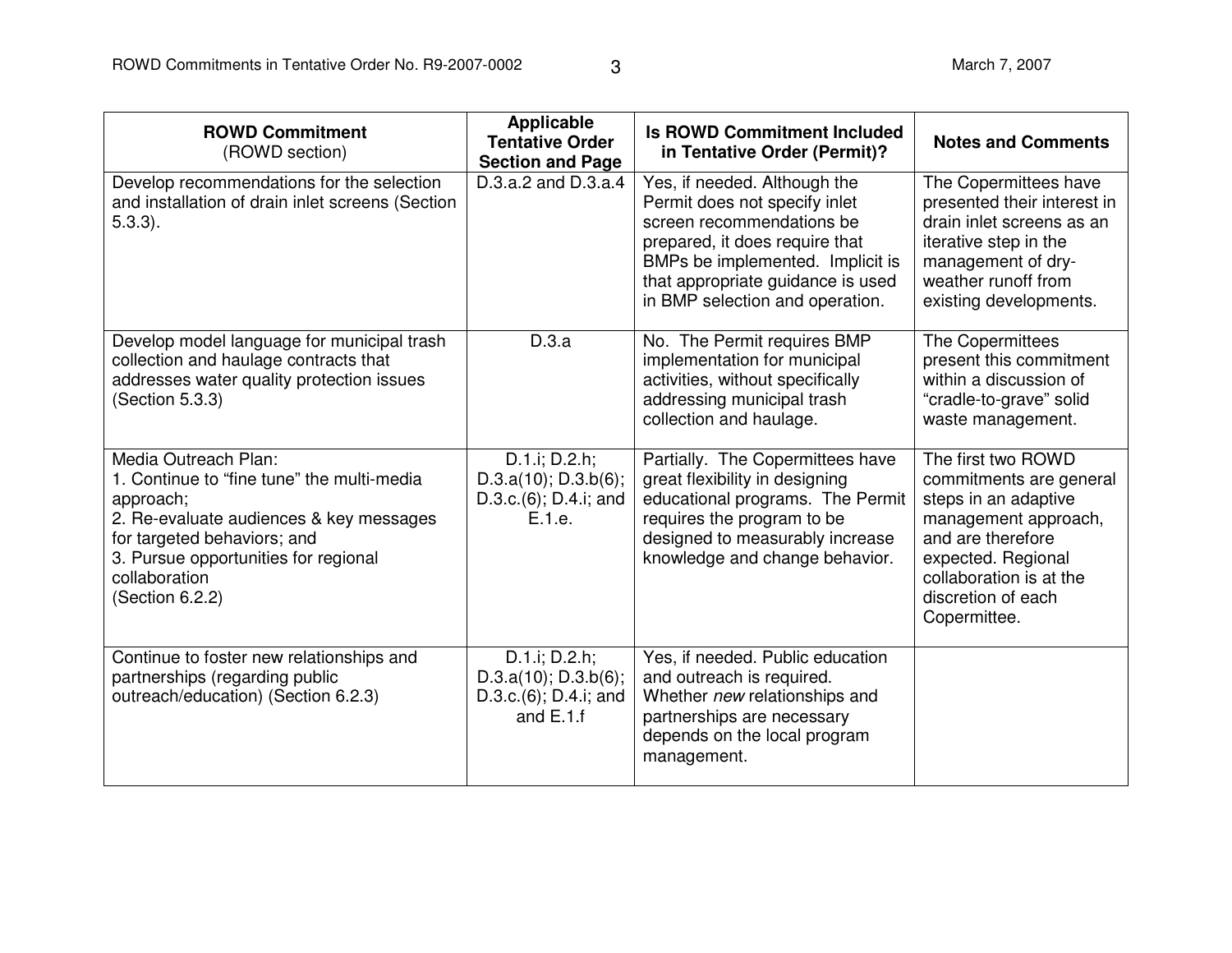| <b>ROWD Commitment</b><br>(ROWD section)                                                                                                                                                                                                                                                               | <b>Applicable</b><br><b>Tentative Order</b><br><b>Section and Page</b> | <b>Is ROWD Commitment Included</b><br>in Tentative Order (Permit)?                                                                                                                                                                                     | <b>Notes and Comments</b>                                                                                                                                                           |
|--------------------------------------------------------------------------------------------------------------------------------------------------------------------------------------------------------------------------------------------------------------------------------------------------------|------------------------------------------------------------------------|--------------------------------------------------------------------------------------------------------------------------------------------------------------------------------------------------------------------------------------------------------|-------------------------------------------------------------------------------------------------------------------------------------------------------------------------------------|
| Prepare guidance documentation and clarify<br>requirements or conceptual Project WQMP<br>[water quality management plan] (Section<br>$7.3.1$ ).                                                                                                                                                        | $D.1.b$ (p.20) and<br>D.1.d(p.23)                                      | Yes, if needed. The Permit<br>requires that the environmental<br>review and Priority Development<br>Project approval processes be<br>revised as necessary.                                                                                             | The ROWD states that<br>some Copermittees feel<br>their new development<br>approval process could<br>be improved by improving<br>the WQMP guidance.                                 |
| Develop and implement BMPs for<br>architectural uses of copper and zinc (Section<br>$7.3.1$ ).                                                                                                                                                                                                         | D.1.c<br>p.21                                                          | Not explicitly. The Permit requires<br>that BMPs be implemented to<br>prevent and treat urban runoff<br>pollutants generated in new and<br>re-developments. The Permit<br>requires BMPs be specifically<br>targeted at local pollutants of<br>concern. | Water quality monitoring<br>data show copper and<br>zinc levels in urban runoff<br>and receiving waters is<br>elevated in several<br>portions of the County.                        |
| Develop recommendations for incorporation<br>of LID [low-impact development] techniques<br>into resource and water quality protection<br>requirements (Section 7.3.1)                                                                                                                                  | $D.1.c$ (p.21)<br>D.1.d.4(p.26)<br>D.1.d.9(p.31)                       | Yes. Permit requires site design<br>BMPs be implemented at all new<br>development projects and that LID<br>techniques be incorporated into<br>BMP design criteria.                                                                                     | Site design BMPs are LID<br>storm water management<br>techniques.                                                                                                                   |
| Prepare guidance and training as needed on<br>the recordation process (timing and<br>appropriate documents to use) and develop<br>recommendations for appropriate methods to<br>employ to enable the Permittees to enforce<br>the approved WQMP against subsequent<br>property owners (Section 7.3.1). | D.1.g (p.33)<br>D.1.i. $(p.36)$                                        | Required. The Permit requires<br>that training be provided to<br>responsible personnel. The<br>Permit also requires that each City<br>enforce its new development<br>requirements.                                                                     | The Permit does not<br>specifically address the<br>recordation process. The<br>ROWD commitment is an<br>initiative taken by the<br>Copermittees in response<br>to program findings. |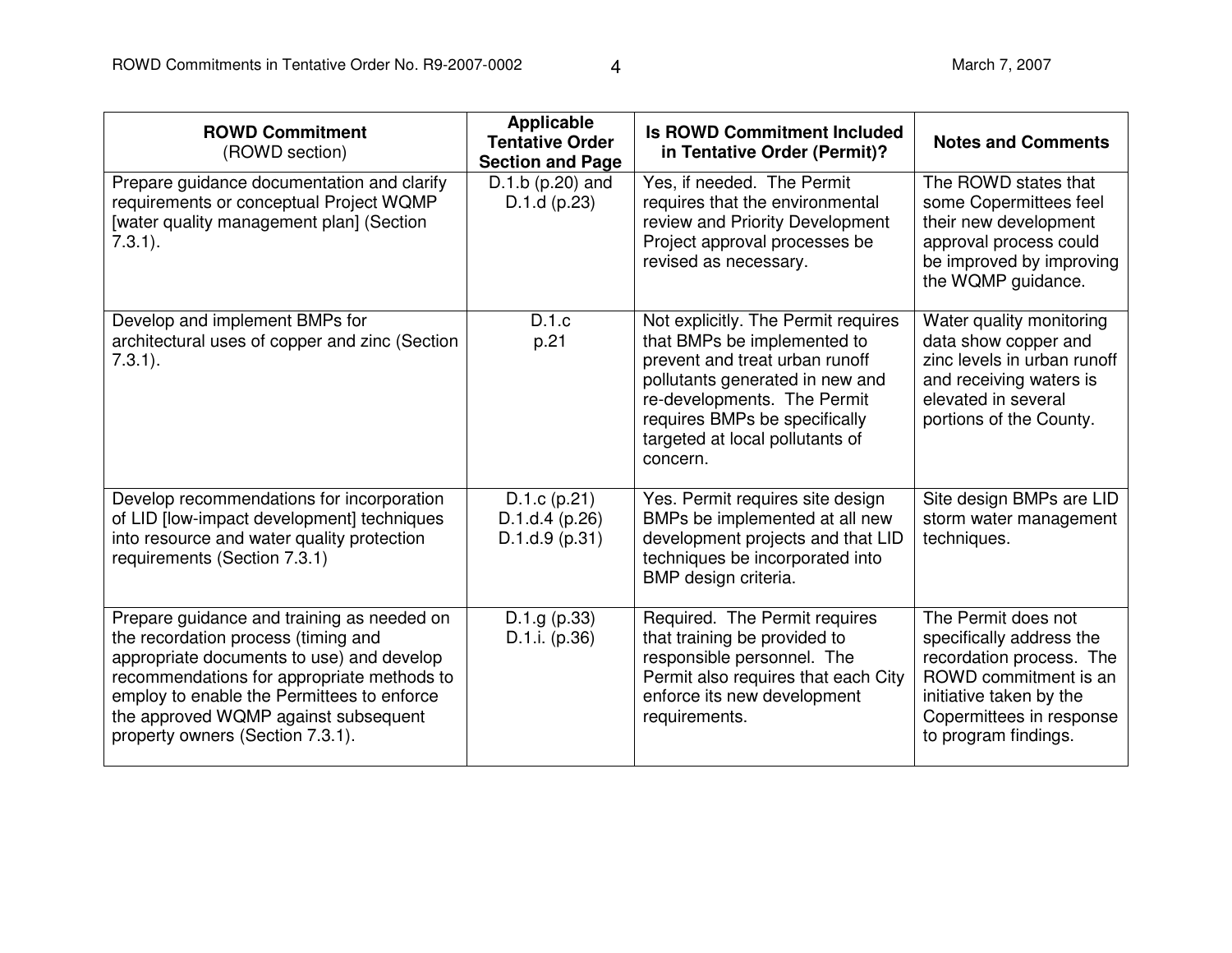| <b>ROWD Commitment</b><br>(ROWD section)                                                                                                                                                             | <b>Applicable</b><br><b>Tentative Order</b><br><b>Section and Page</b> | <b>Is ROWD Commitment Included</b><br>in Tentative Order (Permit)?                                                                                                                                                                                                                                                                                                                                                  | <b>Notes and Comments</b>                                                                                                                                                                                               |
|------------------------------------------------------------------------------------------------------------------------------------------------------------------------------------------------------|------------------------------------------------------------------------|---------------------------------------------------------------------------------------------------------------------------------------------------------------------------------------------------------------------------------------------------------------------------------------------------------------------------------------------------------------------------------------------------------------------|-------------------------------------------------------------------------------------------------------------------------------------------------------------------------------------------------------------------------|
| Develop library of BMP performance reports<br>(Section 7.3.1).                                                                                                                                       | D.1.d.11<br>p.31                                                       | Not required. Copermittees must<br>review and update BMPs in their<br><b>Standard Urban Storm Water</b><br>Mitigation Plans (SUSMPs),<br>removing ineffective BMPs,<br>incorporating new LID BMPs and<br>including review of treatment BMP<br>pollutant removal efficiencies.                                                                                                                                       | Developing a BMP library<br>may be one step toward<br>implementing the update<br>provision.                                                                                                                             |
| Develop standard design<br>checklist/plans/details for source and<br>treatment control BMPs (Section 7.3.1).                                                                                         | D.1.d.9<br>p.31                                                        | Required. Each Copermittee must<br>develop site design and treatment<br>control BMP design standards for<br>BMPs in the local SUSMP.                                                                                                                                                                                                                                                                                |                                                                                                                                                                                                                         |
| Develop recommendations/guidance for<br>enhanced Model WQMP language regarding<br>Site Design BMPs (Section 7.3.1).                                                                                  | D.1.c (p.21)<br>D.1.d.4(p.26)<br>D.1.d.9(p.31)                         | Required. New development is<br>required to implement site design<br>BMPs, and each local SUSMP<br>(a.k.a. WQMP) must include<br>provisions for site design BMPs.                                                                                                                                                                                                                                                   |                                                                                                                                                                                                                         |
| Evaluate the NTS [Natural Treatment<br>System] approval process and develop<br>recommendations for streamlining regulatory<br>agency approval of regional treatment control<br>BMPs (Section 7.3.1). | D                                                                      | Not included in the Permit. The<br>NTS is a type of engineered<br>treatment BMP system. While the<br>Permit encourages the restoration<br>of streams and stream habitat, the<br>Permit prohibits receiving waters<br>from being converted to serve as<br>treatment BMPs. Regional<br>treatment BMPs may be used as<br>long as adequate treatment<br>occurs before pollutants are<br>discharged to receiving waters. | An NTS regional<br>treatment control BMP<br>was approved by the<br>Santa Ana Regional<br>Board for the Irvine<br>Ranch Water District.<br>The system includes<br>some sites that are<br>located in receiving<br>waters. |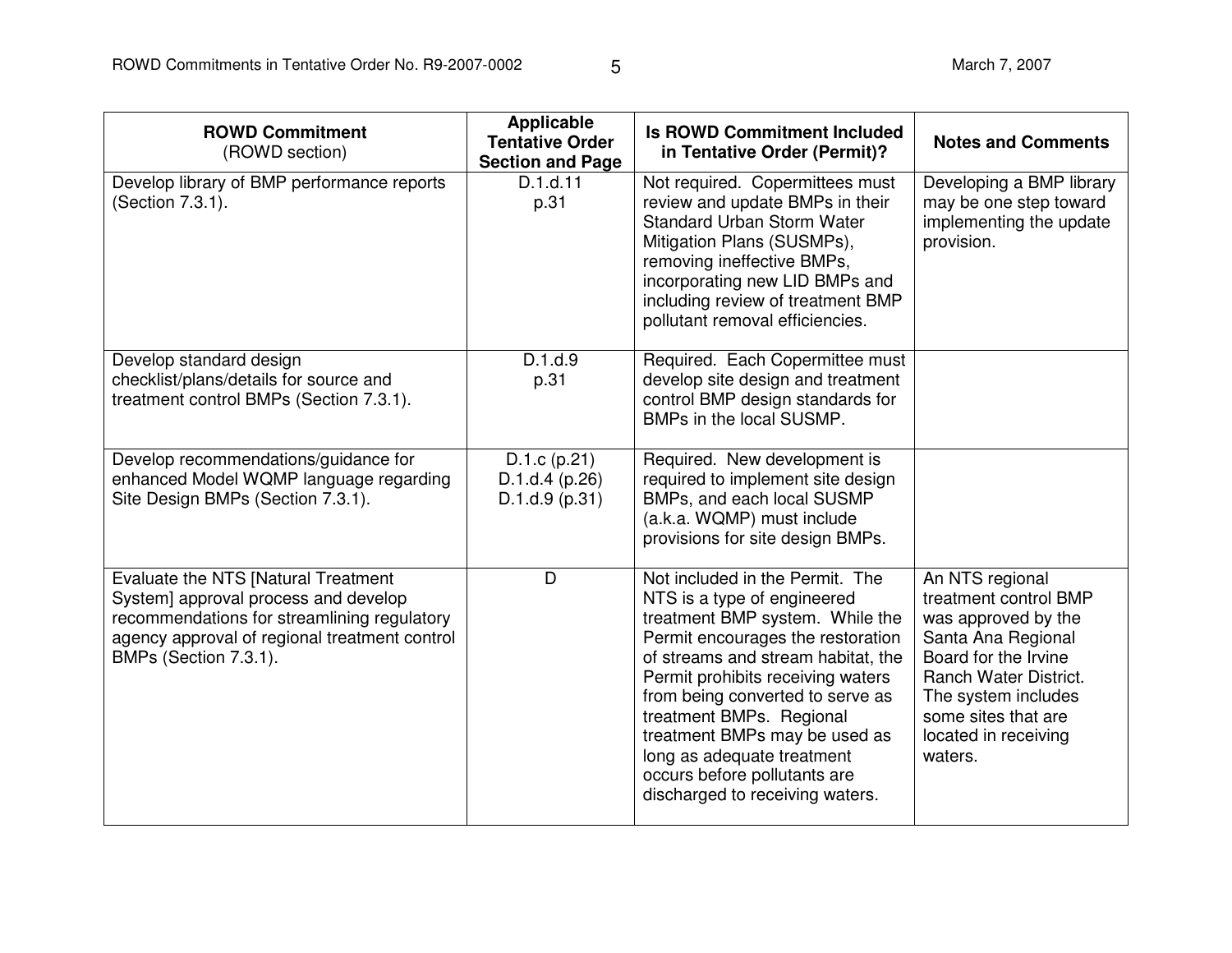| <b>ROWD Commitment</b><br>(ROWD section)                                                                                                                                                                                     | <b>Applicable</b><br><b>Tentative Order</b><br><b>Section and Page</b> | <b>Is ROWD Commitment Included</b><br>in Tentative Order (Permit)?                                                                                                                | <b>Notes and Comments</b>                                                                                                                                                                                                                      |
|------------------------------------------------------------------------------------------------------------------------------------------------------------------------------------------------------------------------------|------------------------------------------------------------------------|-----------------------------------------------------------------------------------------------------------------------------------------------------------------------------------|------------------------------------------------------------------------------------------------------------------------------------------------------------------------------------------------------------------------------------------------|
| Prepare a training schedule including defined<br>expertise and competencies for staff with<br>WQMP review and approval responsibilities<br>(Section 7.3.1).                                                                  | D.1.i<br>p.36                                                          | Partially required. Copermittees<br>must appropriately train<br>responsible staff.                                                                                                |                                                                                                                                                                                                                                                |
| Prepare a workshop schedule and curriculum<br>for the private sector on WQMP preparation<br>(Section 7.3.1).                                                                                                                 | D.1.i(2)<br>p.37                                                       | Required, as appropriate. Each<br>Copermittee is required to<br>implement an education program<br>for applicants, developers,<br>contractors, etc.                                | A workshop may be one<br>method for meeting the<br>Permit's requirements for<br>education.                                                                                                                                                     |
| Prepare a training schedule including defined<br>expertise and competencies for construction<br>inspectors (Section 8.3.1).                                                                                                  | D.2.h<br>p.44                                                          | Required. Copermittees must<br>appropriately train responsible<br>staff.                                                                                                          |                                                                                                                                                                                                                                                |
| Develop a more detailed prioritization<br>process to improve standardized reporting<br>and to support re-direction of inspection<br>resources to significant sources of priority<br>constituents of concern (Section 9.3.1). | D.3.b.1<br>p.53                                                        | Supported. The Permit has<br>modified the prioritization process<br>to better focus BMP development<br>and inspections on priority<br>pollutants.                                 |                                                                                                                                                                                                                                                |
| Develop effective alternative to re-inspection<br>such as self-certification (Section 9.3.1).                                                                                                                                | $D.3.b.4.e.$ and<br>D.3.b.5<br>(p.57)                                  | The Permit provides flexibility to<br>the Permittees for developing<br>appropriate follow-up actions in<br>response to inspections of<br>commercial and industrial<br>activities. | The ROWD suggests an<br>alternative to re-<br>inspection criteria<br>because Copermittees<br>feel that re-inspections<br>are not necessary in<br>order to compel<br>compliance from facilities<br>previously found to have<br>incomplete BMPs. |